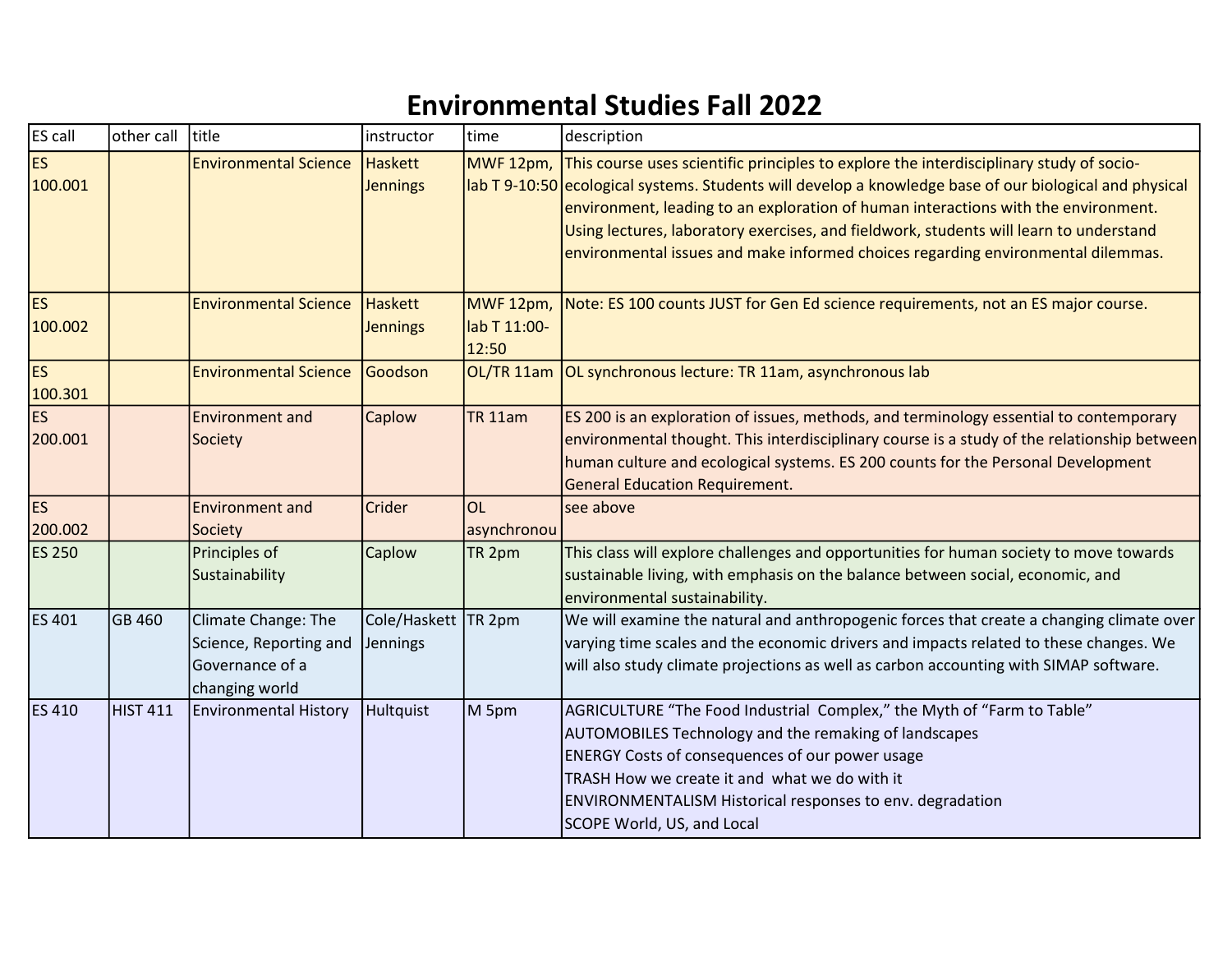| <b>ES 410</b> | <b>POS 444</b>                               | Public Policy                                                             | Eckelman | MW 2pm            | Focuses on the role of government and non-government participants in the policy-making<br>process at the federal level. In-depth explorations of certain substantive policy areas, such<br>as education policy and environmental policy.                                                                                                                                                                                                                                                                                                                                                                      |
|---------------|----------------------------------------------|---------------------------------------------------------------------------|----------|-------------------|---------------------------------------------------------------------------------------------------------------------------------------------------------------------------------------------------------------------------------------------------------------------------------------------------------------------------------------------------------------------------------------------------------------------------------------------------------------------------------------------------------------------------------------------------------------------------------------------------------------|
| <b>ES 405</b> | ED 575                                       | Environmental<br><b>Education and Human</b><br>Behavior                   | Caplow   | W 5:00-<br>7:30p  | This course will use conservation psychology as a unifying framework with which to<br>explore how education can help humans become ecologically-minded citizens. The course<br>will also include practical training in nature interpretation, with the option to become a<br>Certified Interpretive Guide as awarded by the National Association for Interpretation -<br>this certification is useful for work in museums, parks, historic sites, nature centers, and<br>anywhere else where resource interpretation happens.                                                                                 |
| <b>ES 310</b> | MG 371/<br><b>NPS 371/</b><br><b>PJS 370</b> | Nonprofit<br>Organizations                                                | Adams    | TR <sub>8am</sub> | An overview course that introduces students to the nonprofit sector in terms of its scope<br>and structure, examines organization and management principles relevant to nonprofits<br>with particular attention to differences from for-profit organizations, and explores career<br>opportunities and paths in the nonprofit sector via use of guest speakers and projects. No<br>prerequisites.                                                                                                                                                                                                             |
| <b>ES 410</b> | <b>ENG 457</b>                               | Technical Writing in the Mwenja<br>Anthropocene                           |          | MWF 1pm           | Noun: An thro po cene/anTHrapasen/. the current geological age, viewed as the period<br>during which human activity has been the dominant influence on climate and the<br>environment. Responding in writing when humans change the Earth.                                                                                                                                                                                                                                                                                                                                                                    |
| <b>ES 410</b> | ENG 439/                                     | Environmental<br>HNRS 409 Sustainability in New<br><b>Orleans Fiction</b> | Mahaffey | TR 9:30           | New Orleans is an "impossible but inevitable city." Essentially an island between the<br>Mississippi River and Lake Pontchartrain, it is a city defined and shaped by its "fluid"<br>geography. Through select literary readings, we will explore the city's sui generis culture in<br>terms of how its physical geography played/plays an instrumental role in building and<br>sustaining its cultural identity. The texts reflect a "new cultural geography" where culture<br>is conceived as a fluid, flexible, and dynamic process that actively constructs society,<br>rather than simply reflecting it. |
| <b>ES 410</b> | <b>ART 407</b>                               | Topics in<br>Environmental Art<br>History                                 | Walsh    | M 2:00-<br>4:30pm | Relationships between art, art history, and the natural environment are explored through<br>ecocriticism, environmental history, and the blue humanities, among other critical<br>approaches. The course emphasizes the application of critical analysis and research skills.<br>Email Dr. Walsh for permission to register.                                                                                                                                                                                                                                                                                  |

KEY:

gen ed option (not in ES Major) required ES course, also in Gen Ed required ES course

co-taught class (2 required)

ES elective (4 required)